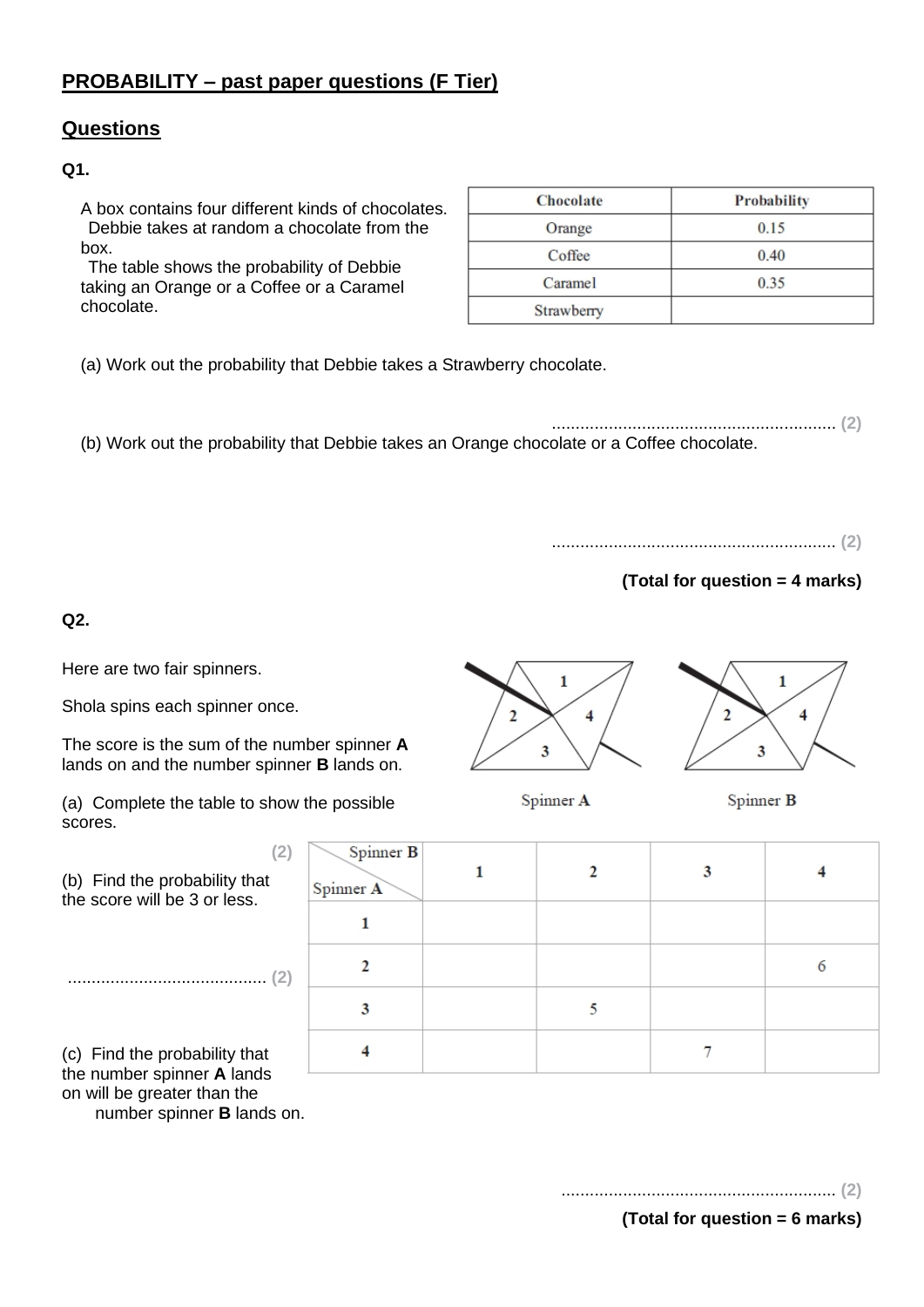Paul has a fair 3-sided spinner and a fair 6-sided dice.

The spinner can land on 2, 3 or 5.

 $\overline{2}$ 

Paul spins the spinner once and throws the dice once.

**Dice** 

3

(a) Complete the table to show all the possible outcomes. Four outcomes have been done for you.

 $\overline{4}$ 

| Spinner |  | 3,3 | 3.4 |
|---------|--|-----|-----|
|         |  |     |     |
|         |  |     |     |

 $\mathbf{1}$ 

 $2.1$ 

Paul spins the spinner once and throws the dice once.

 $\overline{2}$ 

(b) Find the probability that the number the spinner lands on is greater than the number shown on the dice.

........................................................... **(2)**

 $\overline{\mathbf{5}}$ 

#### **(Total for question = 4 marks)**

6

2.6



...........................................................

# **Q4.**

Three rectangular cards are numbered 1, 3 and 5

Sanjay takes at random one of these cards.

- (a) Find the probability that the number on the card he takes is
	- (i) 5
	- (ii) an even number.

Three circular cards are numbered 2, 3 and 4

Shondra takes at random one of these circular cards.

(b) Find the probability that the number on the card she takes is an even number.

**Q3.**





.......................................................... **(1)**

........................................................... **(2)**

**(2)**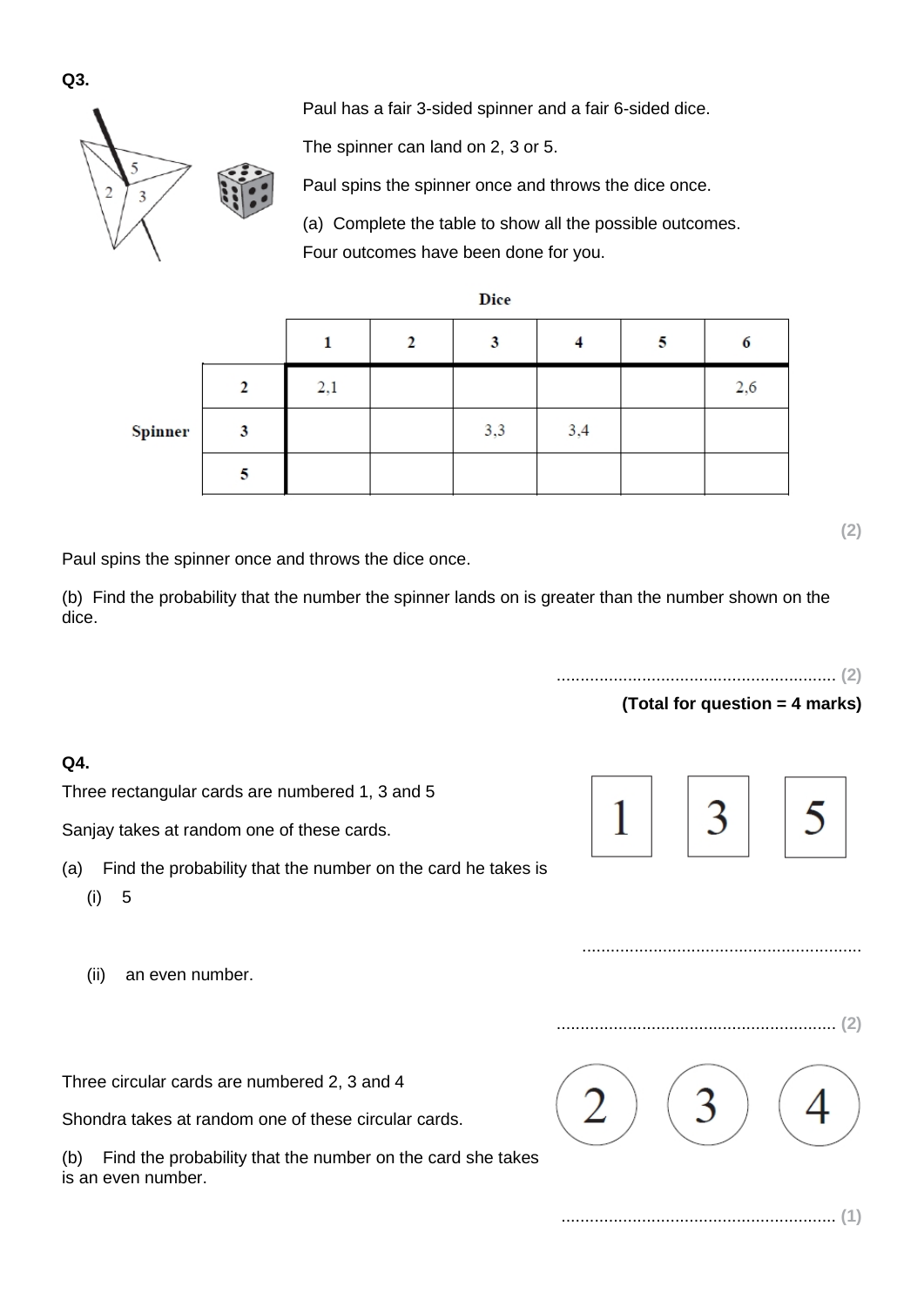Amrit has all six cards.

She takes at random one rectangular card and one circular card.

She adds together the numbers on the two cards to find the total for these two cards.

(c) Complete the table to show all possible totals.

Three totals have been done for you.

- (d) Work out the probability that the total is
	- (i) 8

(ii) 5 or 7

|                     |   | Number on rectangular card |  |  |
|---------------------|---|----------------------------|--|--|
|                     |   |                            |  |  |
| <b>Number</b>       |   |                            |  |  |
| on circular<br>card | 3 |                            |  |  |
|                     |   |                            |  |  |

**(2)**

........................................................... **(2)**

...........................................................

**(Total for question = 7 marks)**

**Q5.**

There are 20 counters in a bag. 3 of the counters are red. 8 of the counters are blue. The rest of the counters are yellow.

Zakir takes at random a counter from the bag.

Work out the probability that Zakir takes a yellow counter.

...........................................................

**(Total for Question is 2 marks)**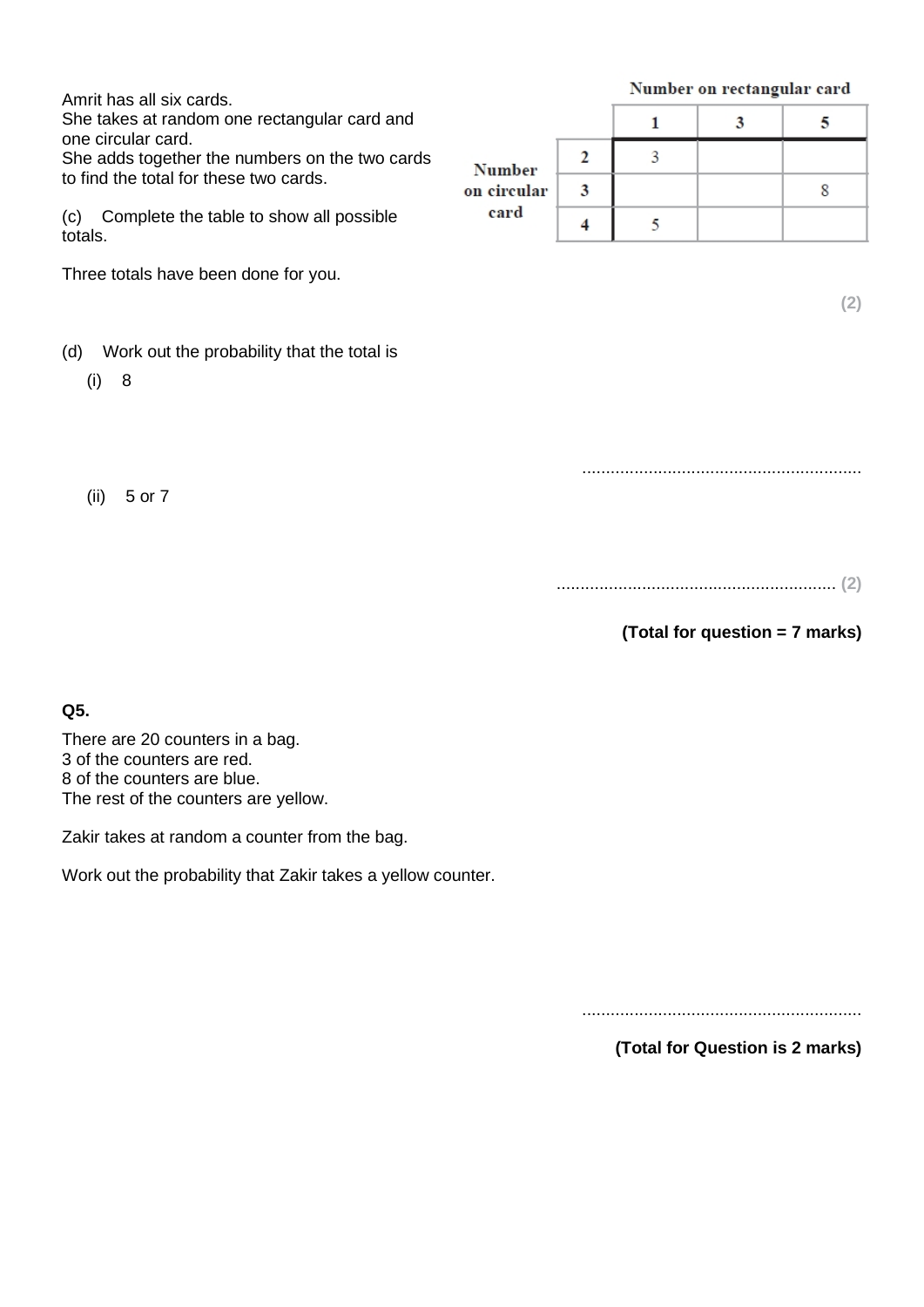#### **Q6.**

The diagram shows a pointer that spins about the centre of a circle.

The circle is divided into 12 equal sectors. When the pointer spins, it is equally likely to stop in any one of the sectors. Each sector has a number.

Andrea spins the pointer.

(a) Find the probability that the pointer stops in a shaded sector.



........................................................... **(1)**

(b) Find the probability that the pointer stops in an unshaded sector with an odd number. ........................................................... **(1)** Andrea now spins the pointer twice and adds together the two numbers in the sectors that the pointer stops in. 1<sup>Q</sup> The probability that the total of the two numbers is 7 or more is 36 (c) Work out the probability that the total of the two numbers is less than 7. ........................................................... **(2) (Total for question = 4 marks) Q7.** The diagram shows a fair 6-sided spinner. red Shaun spins the spinner once. (a) Write down the probability that the spinner lands on green. blue red

........................................................... **(1)**

(b) Find the probability that the spinner lands on red.

........................................................... **(1)**

Karen has a different spinner.

When the spinner is spun once, the probability that it will land on yellow is  $5$ Karen spins the spinner 30 times.

(c) Work out an estimate for the number of times the spinner lands on yellow.

........................................................... **(2) (Total for question = 4 marks)**

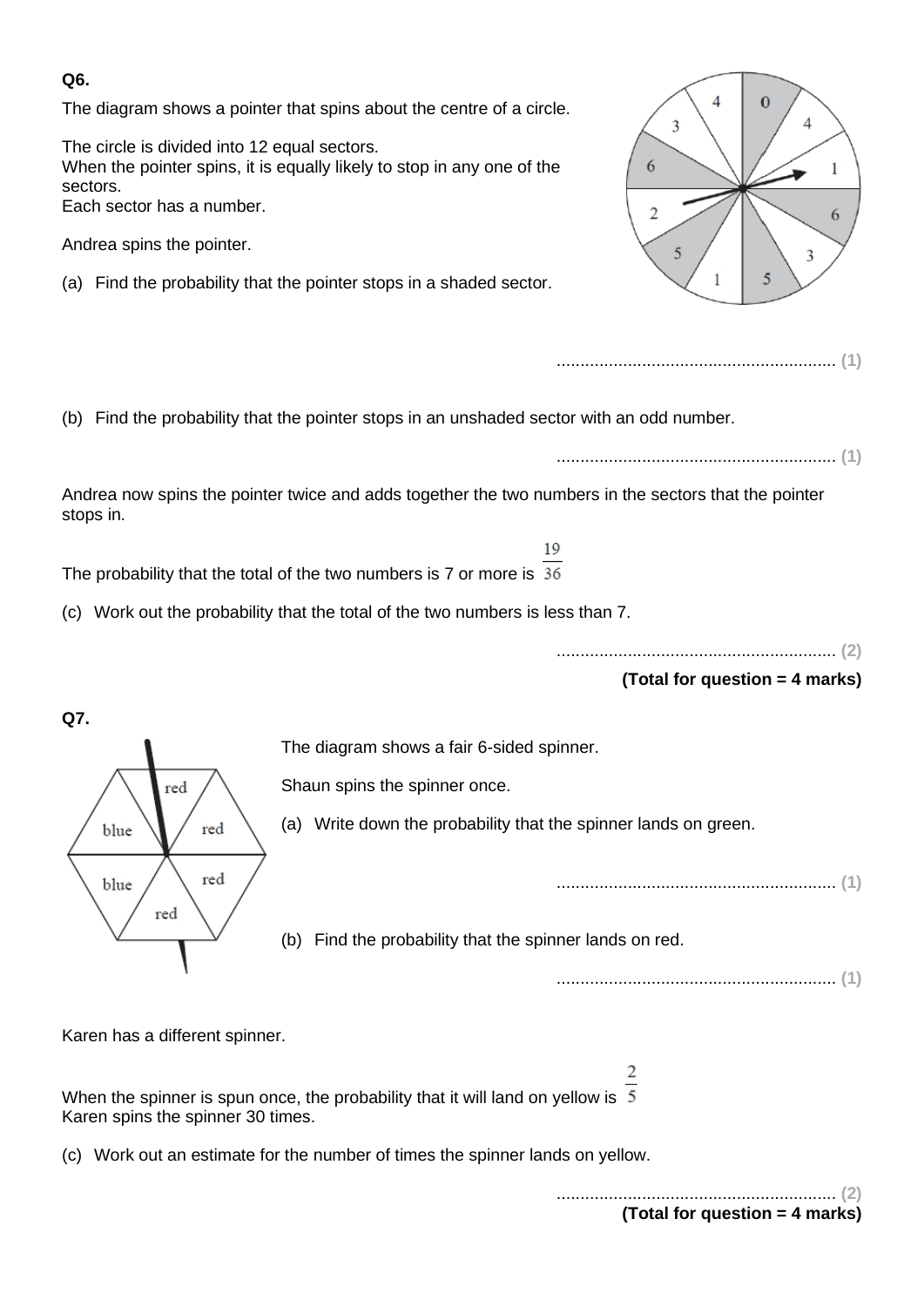A jar contains 72 coloured beads. There are 24 red beads, 28 blue beads and 20 green beads.

| Ajit takes at random a bead from the jar.                                                                                                   |                                              |
|---------------------------------------------------------------------------------------------------------------------------------------------|----------------------------------------------|
| Find the probability that the bead Ajit takes is<br>(a)<br>$(i)$ red,                                                                       |                                              |
| (ii) blue or green.                                                                                                                         |                                              |
|                                                                                                                                             |                                              |
| A second jar contains coloured beads.<br>Ajit takes at random a bead from the jar.<br>The probability that the bead is yellow is 0.08       | The probability that the bead is pink is 0.1 |
| (b) Find the probability that the bead is neither yellow nor pink.                                                                          |                                              |
|                                                                                                                                             |                                              |
| A third jar contains 100 coloured beads.<br>20 of these beads are brown.                                                                    |                                              |
| Ajit takes at random a bead from the jar.<br>He records the colour of the bead and then returns the bead to the jar. He does this 60 times. |                                              |
| (c) Work out an estimate for the number of times Ajit records a brown bead.                                                                 |                                              |
|                                                                                                                                             | (Total for question = 7 marks)               |
| Q9.                                                                                                                                         |                                              |
| There are 15 toy bricks in a bag.                                                                                                           |                                              |
| There are                                                                                                                                   |                                              |
| 7 red bricks<br>3 green bricks<br>5 yellow bricks                                                                                           |                                              |
| Cristiano takes at random a brick from the bag.<br>Write down the probability that Cristiano                                                |                                              |
| (i) takes a red brick,                                                                                                                      |                                              |
|                                                                                                                                             |                                              |
| (ii) takes a blue brick,                                                                                                                    |                                              |

(iii) does **not** take a green brick.

........................................................... **(1)**

**(Total for question = 3 marks)**